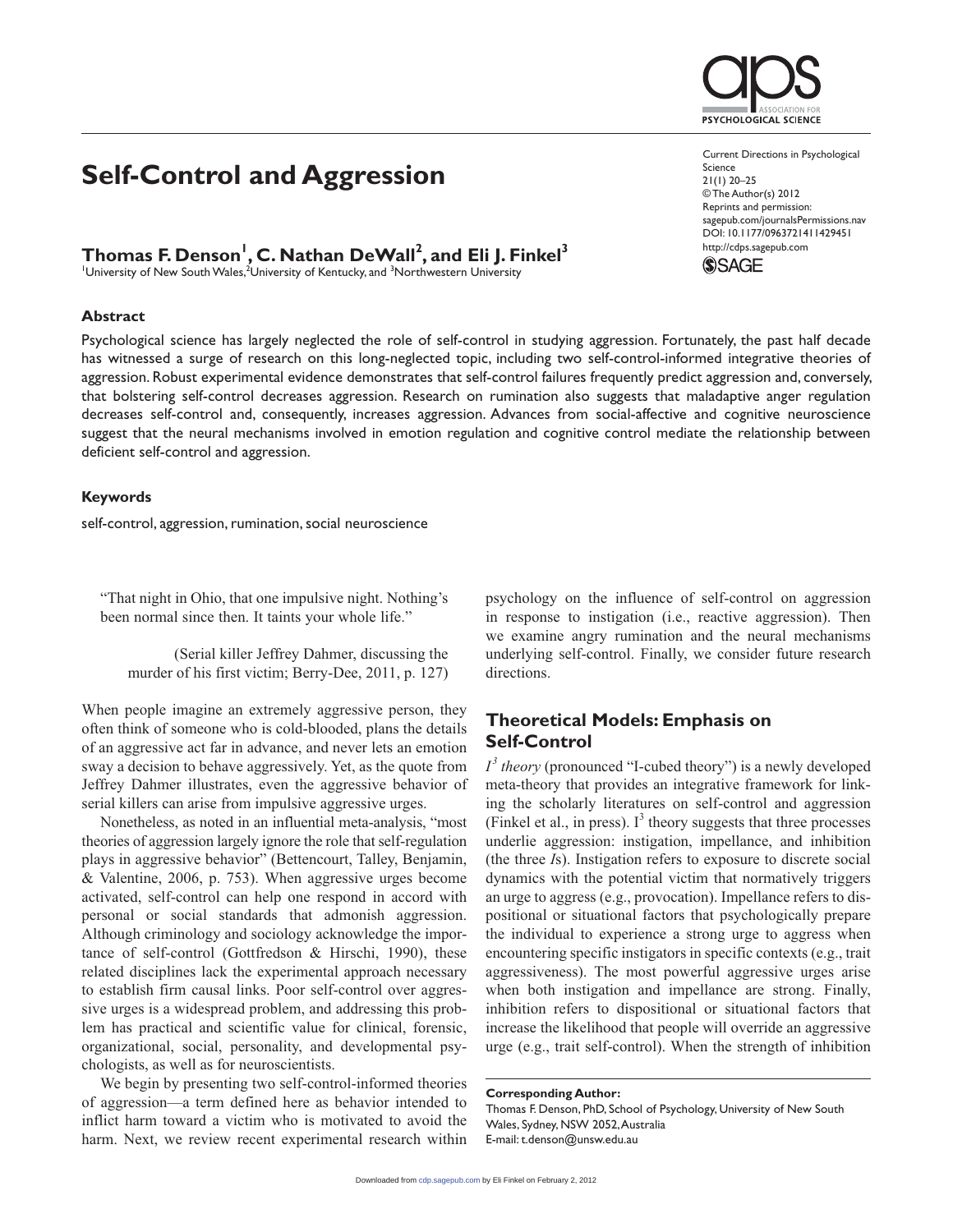exceeds the strength of the aggressive urge, people behave nonaggressively; when the reverse is true, they behave aggressively. The three processes interact, with aggression being most likely when instigation and impellance are strong and inhibition is weak (Fig. 1). Although inhibition also encompasses social control (e.g., physical restraint from a third party), most inhibitory factors involve self-control.

The growing emphasis on self-control within the context of aggression is also illustrated by recent research incorporating self-control theorizing into the influential *general aggression model* (GAM; DeWall, Anderson, & Bushman, 2011). The GAM provides two points of entry for self-control processes. The first is as either an individual difference or a situational input variable (e.g., dispositional self-control, visible police

presence). The second is as an influence on appraisal and decision making, wherein self-control processes foster a thoughtful reevaluation of the instigating trigger, which produces a considered, typically nonaggressive, action.

## **Experimentally Decreasing Self-Control Increases Aggression; Experimentally Increasing Self-Control Decreases Aggression**

Recent theoretical developments have sparked interest in experimental research to test two hypotheses regarding the effects of self-control on aggression. First, the *depletion* 



Fig. 1. Graphical representation of  $I^3$  theory. Instigation involves social processes that normatively trigger an aggressive urge, and impellance characterizes the potentially aggressive person's "urge readiness" at the moment of encountering the instigation. Instigation and impellance combine additively and interactively to predict the strength of the person's aggressive urge. Inhibition characterizes the strength of the person's tendency to override this urge. The specific variables listed in the instigation, impellance, and inhibition boxes represent illustrative risk factors that predominantly promote aggression through that process (e.g., trait aggressiveness through impellance). When aggressive urges are stronger than inhibition, the balance tips in favor of aggressive behavior. In contrast, when aggressive urges are weaker than inhibition (as in the case illustrated in the figure), the balance tips in favor of nonaggressive behavior.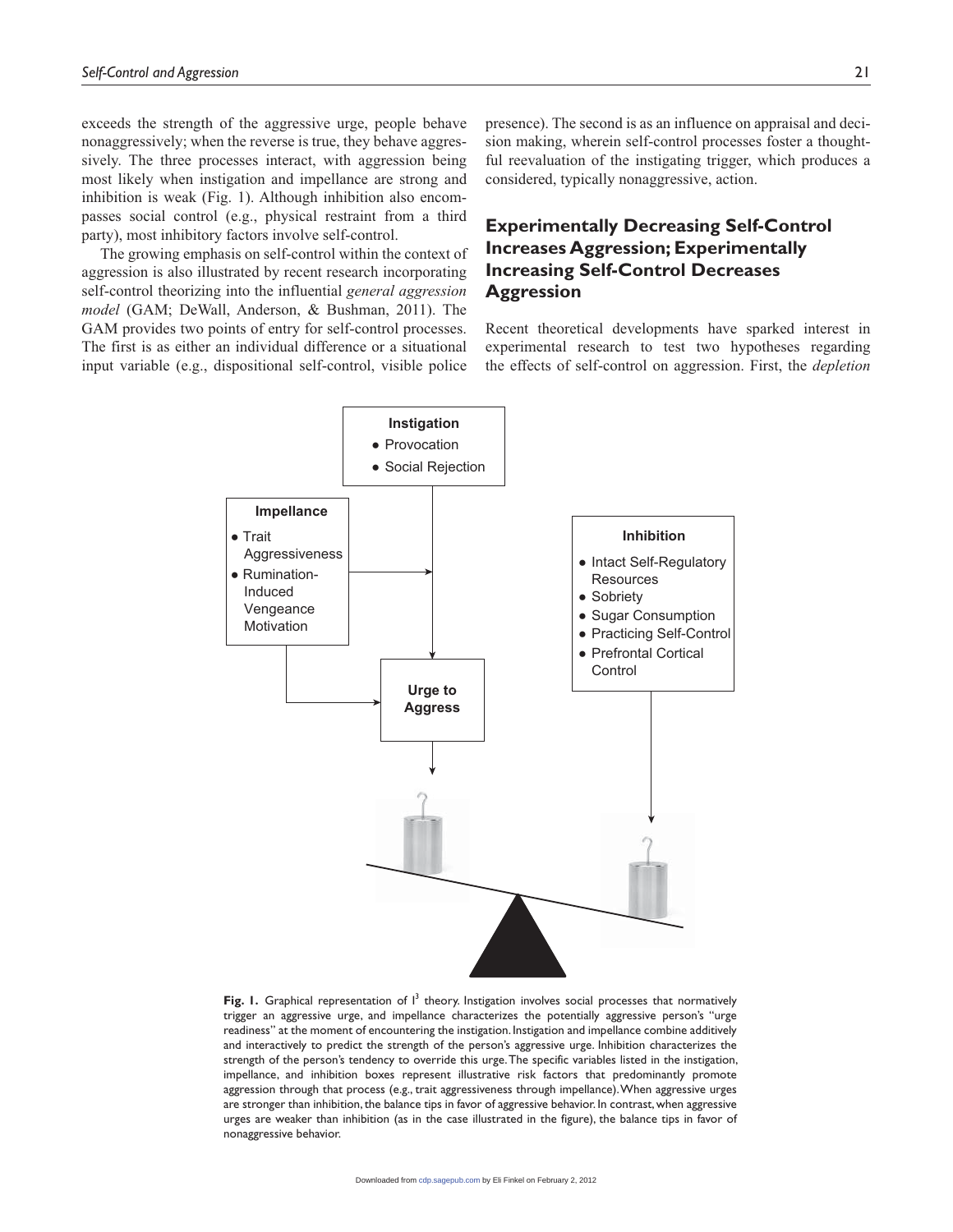*hypothesis* is that a state of reduced self-control will increase reactive aggression. Self-control capacity relies on a limited resource that can become temporary depleted (Baumeister, Vohs, & Tice, 2007). Provoked individuals behave more aggressively when they are depleted than when they are not (Denson, von Hippel, Kemp, & Teo, 2010; DeWall, Baumeister, Stillman, & Gailliot, 2007). These results suggest that temporary reductions in self-control make it difficult to override aggressive urges. The findings are robust across diverse aggression measures including aversive noise blasts, hot sauce served to a confederate who dislikes spicy food, and damaging evaluations for a coveted research assistantship.

Do such findings generalize to aggression toward intimate partners? A recent investigation suggests that it does (Finkel, DeWall, Slotter, Oaten, & Foshee, 2009). Participants who were ostensibly provoked by their partners with nasty feedback assigned their partners to hold painful body poses for substantially longer when they were depleted than when they were not depleted (Fig. 2). Thus, temporary reductions in self-control increase aggression toward both strangers and intimate partners.

Second, the *bolstering hypothesis* is that increasing selfcontrol reduces aggression. One way to increase self-control involves practicing it over time. In one experiment, participants completed a measure of trait aggressiveness and were asked to use their nondominant hand for everyday tasks for the next 2 weeks (self-control-training condition) or answer math problems (control condition; Denson, Capper, Oaten, Friese, & Schofield, 2011). Subsequently, participants were provoked in the laboratory and given the opportunity to retaliate by administering aversive noise blasts. Participants who practiced self-control, compared to those who did not, reported decreased anger when subsequently provoked by a fictitious fellow student. Practicing self-control reduced retaliation among those high in trait aggressiveness.

Two weeks of self-control training also reduces aggressive tendencies toward intimate partners (Finkel et al., 2009). Both



**Fig. 2.** Aggression toward romantic partners as a function of interaction between provocation and self-control depletion. Depleted participants assigned their partners to hold a painful yoga pose for a longer duration than did nondepleted participants, but only when they had been provoked (i.e., only when they were likely to be experiencing an aggressive urge).

before and after the training, participants were depleted and reported how physically aggressive they would be if provoked by their partners in a series of scenarios (e.g., "My partner ridicules or makes fun of me"). Completing self-control training reduced aggressive tendencies from before to after the training regimen, whereas participants in a control condition did not change over time.

Another method of bolstering self-control is via acute sugar consumption (Gailliot et al., 2007). Consuming sugar can improve performance on measures of working memory and executive functions (Gailliot et al., 2007; Smith, Riby, van Eekelen, & Foster, 2011). Two studies tested the hypothesis that consuming sugar would reduce aggression toward strangers (Denson et al., 2010). Participants drank either a sugary beverage or an equally sweet-tasting placebo beverage that lacked sugar. In the first experiment, participants were depleted (or not), provoked, and then were given the opportunity retaliate with noise blasts. Relative to placebo, sugar reduced aggression among participants who were prone toward the strongest aggressive urges (i.e., those high in trait aggressiveness). A second experiment found that consuming sugar reduced aggression among participants high in trait aggressiveness only under conditions of provocation.

In sum, provoked individuals behave more aggressively toward strangers and romantic partners when their self-Control has been depleted. Conversely, provoked individuals behave less aggressively when their self-control has been bolstered either through a training regimen or sugar consumption.

## **Emotion Regulation Gone Awry: Angry Rumination Reduces Self-Control and Increases Aggression**

The research reviewed so far suggests that provoked individuals overcome aggressive urges more effectively when they are not depleted than when they are depleted. Indeed, healthy individuals report experiencing anger several times per week to several times per day, but they usually do not act upon it (Averill, 1983). Thus, when not depleted, individuals are often quite capable of regulating anger and controlling aggressive urges. But some forms of anger regulation require more effort than others. For instance, reevaluating an anger-inducing event prior to a full-blown anger response involves less exertion than regulating anger after experiencing it (cf. Gross, 2001). Angry rumination consists of reexperiencing the provocation, focusing on angry thoughts and feelings, and planning revenge; it increases anger, aggression, blood pressure, and aggressive cognition (Denson, 2009).

Denson (2009) proposed that because of the aversive and intrusive nature of rumination, individuals are typically motivated to stop ruminating. Doing so is challenging, however, because individuals must down-regulate the intensity of their anger experience, suppress angry thoughts, and refrain from acting on aggressive urges. All three processes require effortful self-control (Baumeister et al., 2007).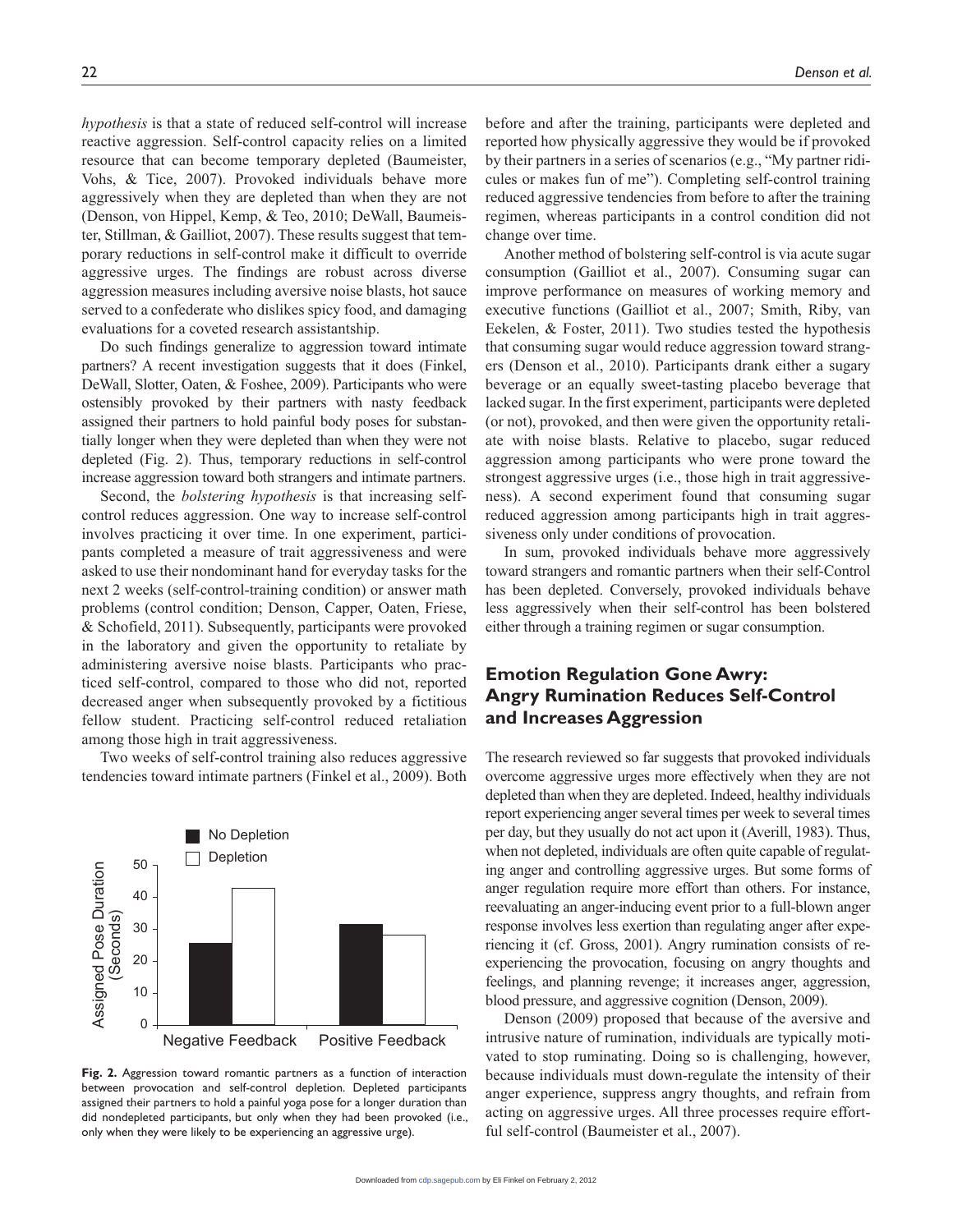Four experiments tested the hypothesis that rumination in the aftermath of a provocation depletes self-control and increases aggression (Denson, Pedersen, Friese, Hahm, & Roberts, 2011). This hypothesis was confirmed regardless of whether rumination was manipulated or measured at the trait level. Moreover, consuming a sugary beverage improved performance on a measure of inhibitory control following rumination. In sum, rumination following a provocation increases aggression, and bolstering self-control can reduce this risk.

## **Neural Mechanisms of Self-Control and Aggression**

Overriding aggressive urges begins in the brain. Identifying the relevant neural processes may inform our understanding of how to reduce aggression. Neuroscientific perspectives suggest that prefrontal cortical regions support control over anger and aggressive urges (Denson, 2011; Raine, 2008). Specific regions implicated include the orbitofrontal cortex, anterior cingulate cortex, medial prefrontal cortex (PFC), and dorsal and ventral lateral PFC. These regions broadly support selfregulatory processes, including emotion regulation (Heatherton & Wagner, 2011). Deficits or abnormalities in the function and structure of these regions predict violent behavior (Raine, 2008).

Heatherton and Wagner's (2011) cognitive neuroscience model of self-regulation suggests that self-control failure occurs when strong impulses overwhelm prefrontal control mechanisms. Thus, aggressive urges are especially likely to cause aggressive behavior when inhibiting influences—in the form of prefrontal cortical control—are weak. Factors that increase the likelihood of self-control failure include depleted self-control strength and alcohol intoxication (Finkel & Eckhardt, in press).

Such an account meshes well with  $I<sup>3</sup>$  theory and neuroimaging data. For instance, in a functional magnetic resonance imaging study, healthy undergraduates completed measures of trait aggressiveness in the laboratory and returned for a brain imaging session 2 weeks later (Denson, Pedersen, Ronquillo, & Nandy, 2009). In the first part of the imaging session, participants were insulted by the experimenter. Relative to a resting baseline, provocation increased activity in brain regions implicated in negative affect and arousal (e.g., the insula) and regions involved in cognitive control and emotion regulation (e.g., the dorsolateral PFC, medial PFC, dorsal anterior cingulate cortex). These findings illustrate the importance of the neural interplay between the urge to aggress and executive control in determining aggressive behavior. Furthermore, individuals high in trait aggressiveness showed pronounced activation in the dorsal anterior cingulate cortex in response to the provocation. The dorsal anterior cingulate cortex functions as a "neural alarm system" that recruits prefrontal cortical control. The amplified dorsal anterior cingulate cortex response suggests that participants high in trait aggressiveness recruited increased self-control resources in response to provocation.

In the second part of the imaging session, participants engaged in rumination and distraction in counterbalanced order. Relative to distraction, rumination increased activity in many of the same prefrontal and limbic regions activated by provocation. These results dovetail nicely with the behavioral evidence that post-provocation rumination reduces self-control and increases aggression. Specifically, recruitment of prefrontal regions during rumination may, partially via resource depletion, tip the balance toward acting upon aggressive urges.

## **Future Directions**

The recent advances in theory and research we have reviewed suggest that self-control processes are crucial in determining whether people act upon versus override their aggressive urges. A rapidly growing body of experiments demonstrates that (a) temporary reductions in self-control increase aggression, (b) bolstering self-control reduces aggression, (c) rumination following a provocation reduces self-control and increases aggression, and (d) the recruitment of prefrontal cortical control is implicated in overriding aggressive urges.

The experiments on bolstering self-control foster optimism regarding the possibility of improving self-control as a means to reduce aggression. That is, if aggressive individuals control their behavior via self-control training or sugar consumption, they enact less aggression toward strangers and romantic partners (Denson, Capper, et al., 2011; Denson et al., 2010; Finkel et al., 2009). Randomized controlled trials are needed to test self-control-bolstering interventions in individuals with clinically significant impulsive aggression problems such as psychopaths. Psychopaths show abnormal functioning in neural regions underlying executive functioning and thus may benefit from bolstering self-control. Self-control training may be easier to implement in clinical situations than sugar consumption, as training using one's non-dominant hand (for example) could be incorporated into existing interventions; providing aggressive individuals with sugar prior to provocation may prove difficult. This work might also foster alternative cognitive mechanisms to rumination such as mindfulness training. Mindfulness is emerging as a promising means of decreasing rumination, which could thereby improve self-control.

Despite these advances, many questions await future inquiry. For instance, it remains unknown whether bolstering selfcontrol capacity can improve control for individuals high in the implicit motivation to aggress. The research reviewed here assessed trait aggressiveness via explicit self-report. Prominent approaches to implicit aggressiveness have not yet considered self-control (James & LeBreton, 2010). We also have incomplete knowledge of the causal pathway through which prefrontal cortical regions support self-controlled behavior. Convergent evidence from genetics and neuroscience suggests that serotonin may play a critical role in determining when selfcontrol influences aggression (Raine, 2008). Low levels of serotonin predict increased aggression, and experimental serotonin augmentation reduces aggression among those high in trait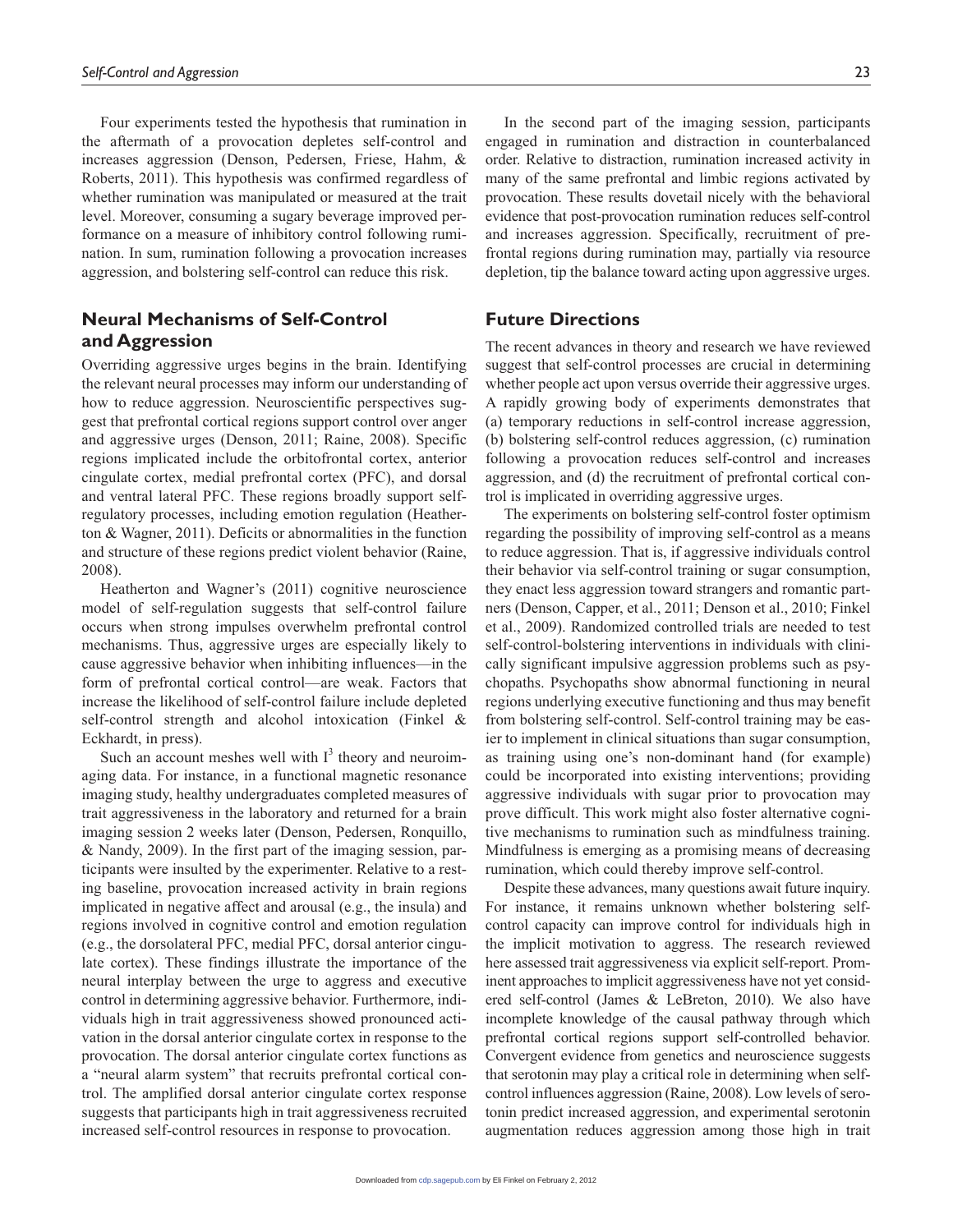aggressiveness. Thus, serotonin likely reduces aggression by improving effective emotion regulation and behavioral control, but firm conclusions await additional research.

Another future direction is to determine when self-control *increases* aggression rather than decreases it. Many premeditated acts of aggression or terrorism require exceptional selfcontrol to resist the urge to retaliate immediately, to plan an attack years in advance, or to force oneself to enact brutal behaviors (a la Lady Macbeth's murder of King Duncan). For example, training military personnel to override inhibitions toward harming others presumably requires self-control. Indeed, when people make judgments to kill one person to save many people, activation increases in some of the neural regions implicated in self-control (e.g., Greene, Nystrom, Engell, Darley, & Cohen, 2004).

## **Conclusion**

Aggression may have been an adaptive mechanism in our ancestral past. However, modern life requires effective control over anger-driven aggressive impulses. The present review suggests that experimental research on the psychological and neural mechanisms underlying self-control can eventually contribute to reducing the psychological, economic, physical, and social harm associated with uncontrolled aggression.

#### **Recommended Reading**

- DeWall, C. N., Anderson, C. A., & Bushman, B. J. (2011). (See References). An overview of the general aggression model.
- Finkel, E. J., & Eckhardt, C. I. (in press). (See References). A review of the literature on intimate partner violence from the perspective of  $I^3$  theory.
- Raine, A. (2008). (See References). Accessible and insightful overview of genes and brain regions implicated in aggression, violence, and psychopathy.
- Slotter, E. B., Finkel, E. J., DeWall, C. N., Lambert, N. M., Pond, R. S., Bodenhausen, G. V., & Fincham, F. D. (in press). Putting the brakes on aggression toward a romantic partner: The inhibitory influence of relationship commitment. *Journal of Personality and Social Psychology.* Empirical research on aggression toward intimate partners from the perspective of  $I<sup>3</sup>$  theory.

#### **Acknowledgments**

Thank you to the lab group at UNSW for comments on an earlier version of this article.

#### **Declaration of Conflicting Interests**

The authors declared that they had no conflicts of interest with respect to their authorship or the publication of this article.

#### **Funding**

Research described in this paper was supported by grants to Denson from the Australian Research Council (DP0985182) and Australian National Health and Medical Research Council (Project Grant 630671) and by grants to DeWall (BCS-1104118) and Finkel (BCS-719780) from the National Science Foundation. The opinions and conclusions expressed herein are those of the authors and do not necessarily reflect those of the funding agencies.

#### **References**

- Averill, J. R. (1983). Studies on anger and aggression: Implications for theories of emotion. *American Psychologist, 38*, 1145–1160.
- Baumeister, R. F., Vohs, K. D., & Tice, D. M. (2007). The strength model of self control. *Current Directions in Psychological Science, 16*, 351–355.
- Berry-Dee, C. (2011). *Cannibal serial killers: Profiles of depraved flesh-eating murderers*. Berkeley, CA: Ulysses Press.
- Bettencourt, B. A., Talley, A., Benjamin, A. J., & Valentine, J. (2006). Personality and aggressive behavior under provoking and neutral conditions: A meta-analytic review. *Psychological Bulletin, 132*, 751–777.
- Denson, T. F. (2009). Angry rumination and the self-regulation of aggression. In J. P. Forgas, R. F. Baumeister, & D. M. Tice (Eds.), *The psychology of self-regulation* (pp. 233–248). New York, NY: Psychology Press.
- Denson, T. F. (2011). A social neuroscience perspective on the neurobiological bases of aggression. In M. Mikulincer & P. R. Shaver (Eds.), *Human aggression and violence: Causes, manifestations, and consequences, Herzilya series on personality and social psychology* (pp. 105–120). Washington, DC: American Psychological Association.
- Denson, T. F., Capper, M. M., Oaten, M., Friese, M., & Schofield, T. P. (2011). Self-control training decreases aggression in response to provocation in aggressive individuals. *Journal of Research in Personality, 42*, 252–256.
- Denson, T. F., Pedersen, W. C., Friese, M., Hahm, A., & Roberts, L. (2011). Understanding impulsive aggression: Angry rumination and reduced self-control capacity are mechanisms underlying the provocation-aggression relationship. *Personality and Social Psychology Bulletin, 37*, 850–862.
- Denson, T. F., Pedersen, W. C., Ronquillo, J., & Nandy, A. S. (2009). The angry brain: Neural correlates of anger, angry rumination, and aggressive personality. *Journal of Cognitive Neuroscience, 21*, 734–744.
- Denson, T. F., von Hippel, W., Kemp, R. I., & Teo, L. S. (2010). Glucose consumption decreases impulsive aggression in response to provocation in aggressive individuals. *Journal of Experimental Social Psychology, 46*, 1023–1028.
- DeWall, C. N., Anderson, C. A., & Bushman, B. J. (2011). The general aggression model: Theoretical extensions to violence. *Psychology of Violence, 1*, 245–258.
- DeWall, C. N., Baumeister, R. F., Stillman, T. F., & Gailliot, M. T. (2007). Violence restrained: Effects of self-regulation and its depletion on aggression. *Journal of Experimental Social Psychology, 43*, 62–76.
- Finkel, E. J., DeWall, C. N., Slotter, E. B., McNulty, J. K., Pond, R. S., Jr., & Atkins, D. C. (in press). Using  $I^3$  theory to clarify when dispositional aggressiveness predicts intimate partner violence perpetration. *Journal of Personality and Social Psychology*.
- Finkel, E. J., DeWall, C. N., Slotter, E., Oaten, M. B., & Foshee, V. A. (2009). Self-regulatory failure and intimate partner violence perpetration. *Journal of Personality and Social Psychology, 97*, 483–499.